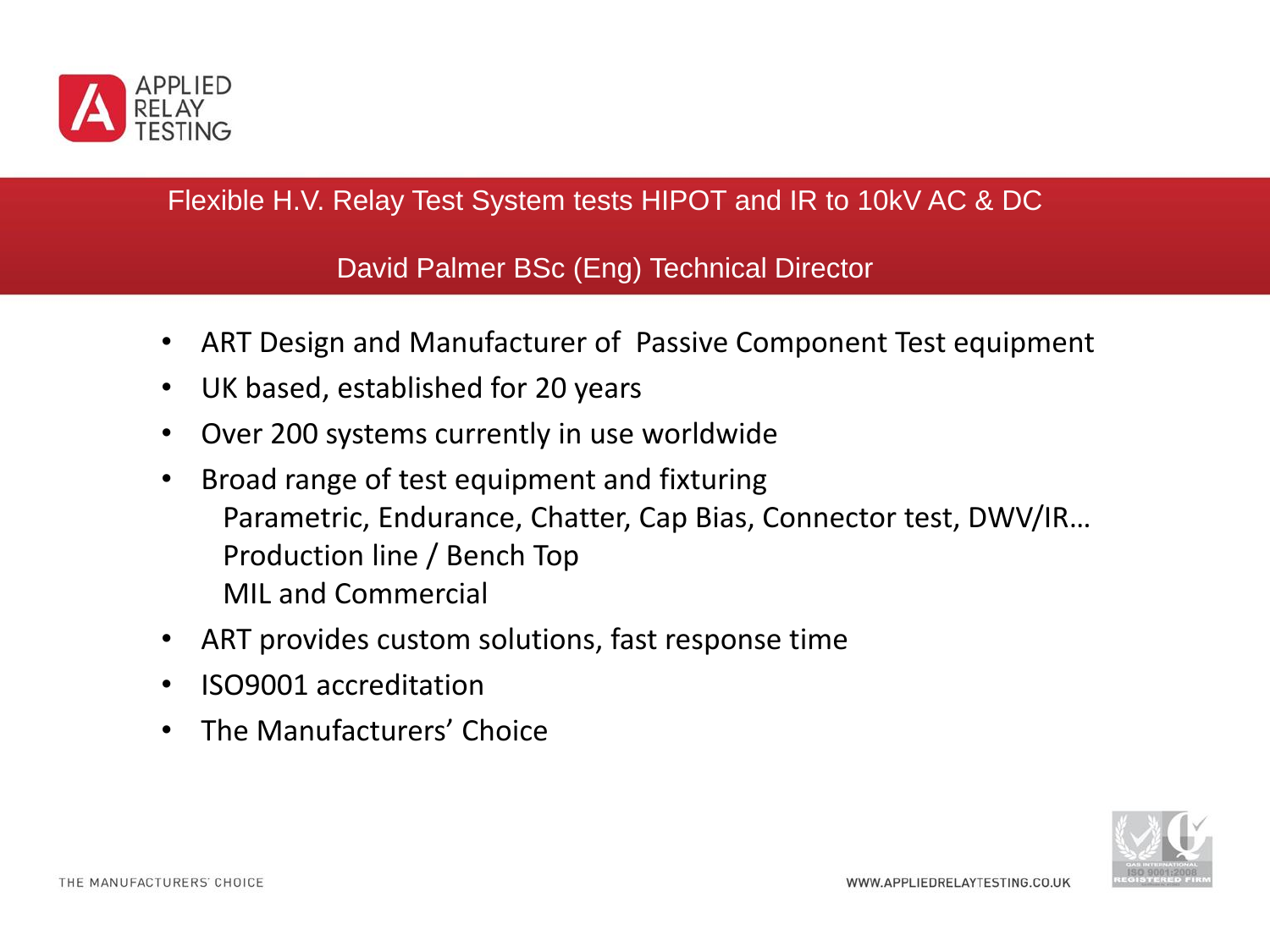

# Technological Achievements

- Introduced standardisation replaces Home Brew
- High speed precision low level CR measurements
- Non invasive Relay Contact pressure measurement
- Energised Coil inductance
- Graphical captures scripted results
- Capacitor bias module ASY0360, 0-2kVdc







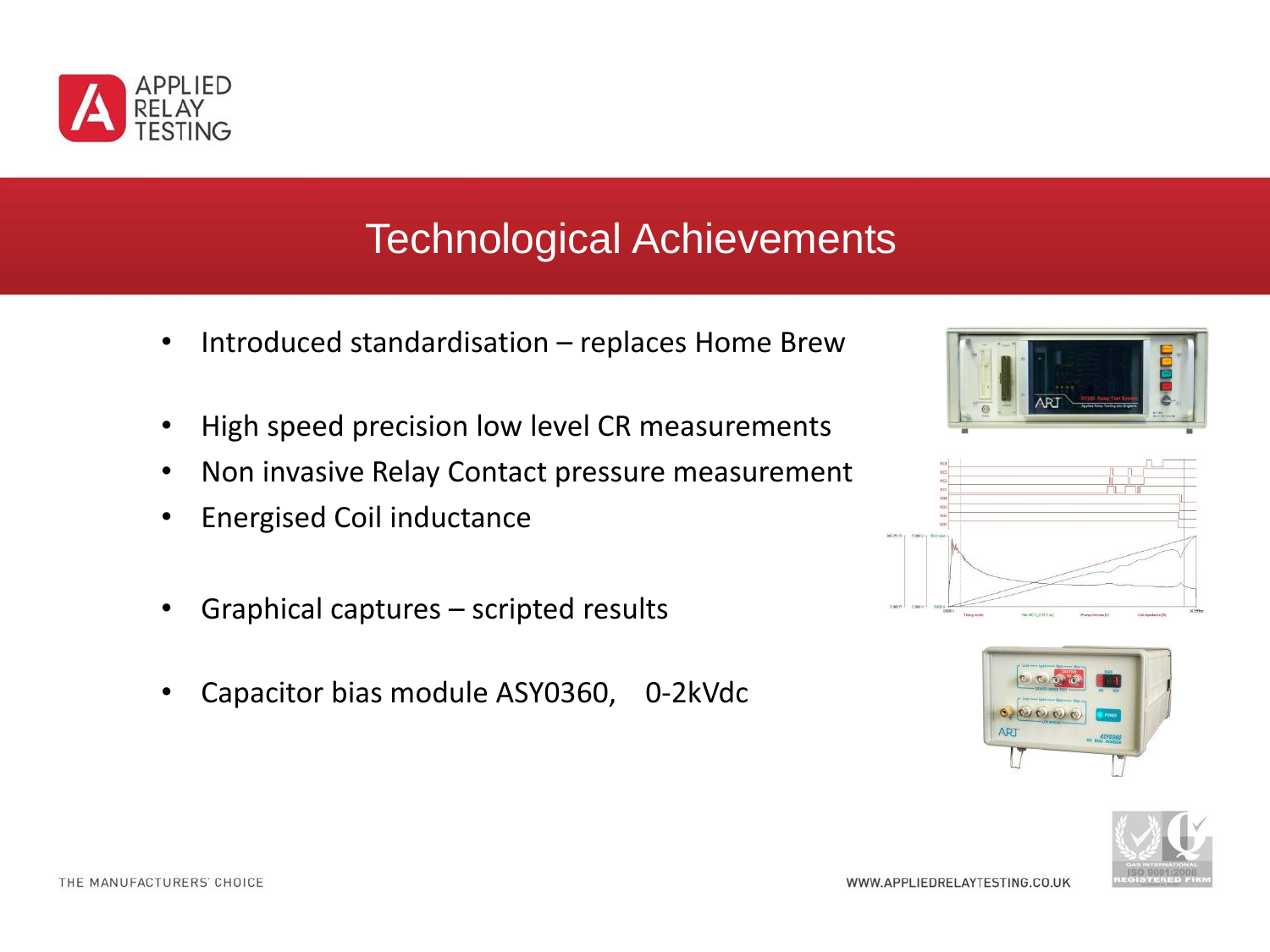

# New Products

#### Reflex 901B: *Available now*

- DVW/IR Test system to 10KV DC / AC
- Production line, Bench test

#### Reflex 40: *Available now*

- Endurance Tester Stick / Miss up to 240 contacts (120 C/O)
- Capacitor banks for high coil pulse currents





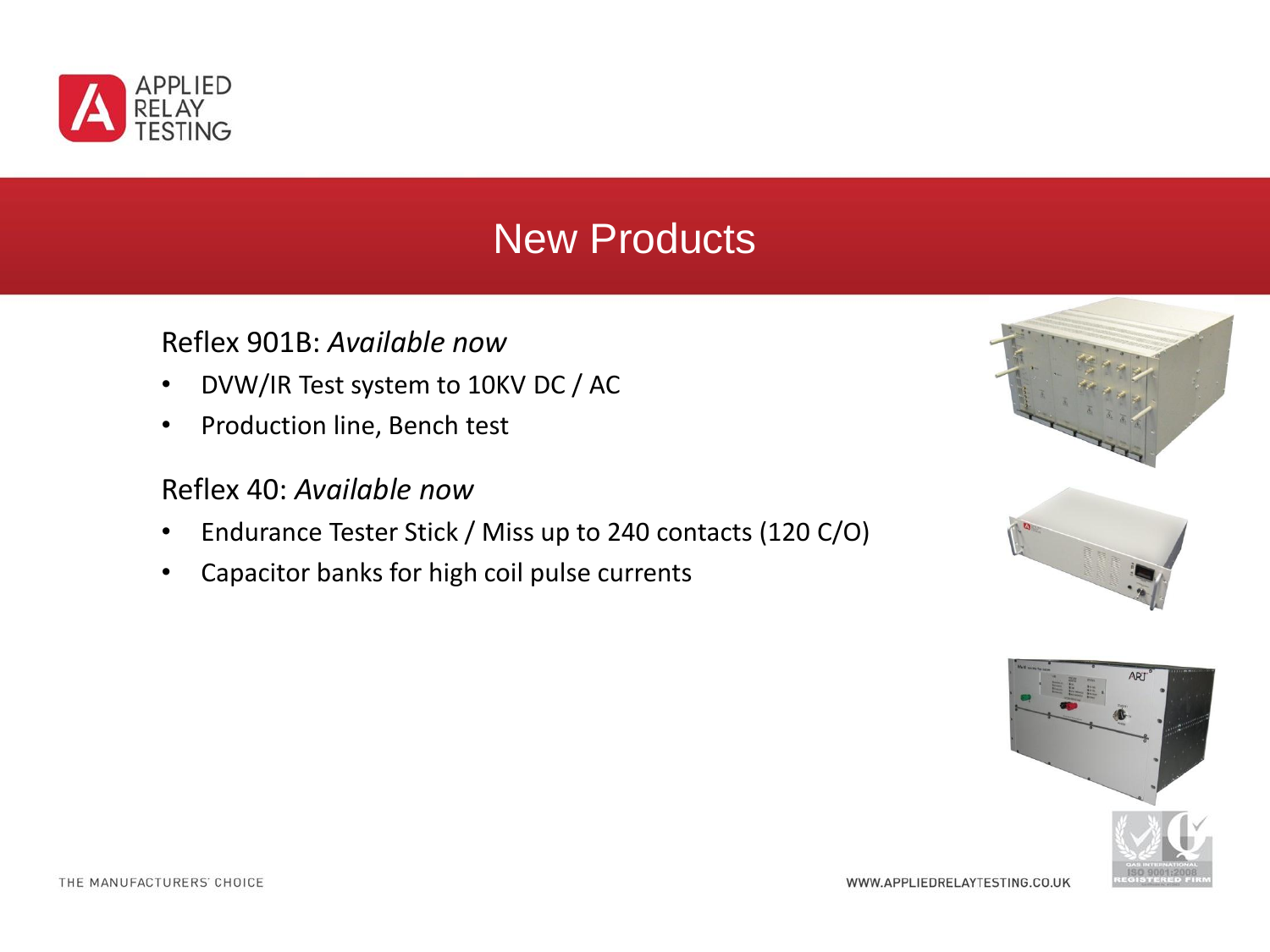

### Reflex 901B Technical Parameters

Reflex 901B:

- Insulation (leakage)  $10^{14}$ Ω (@500V)
- DWV (Hipot) AC/DC to 10kV
- Optional floating relay coil PSU
- Expansion chassis options for large pin counts
- Fixture check
- Fully guarded low leakage
- Safety interlock, protective cover
- Handler control for Production Line use
- Built-in functional test